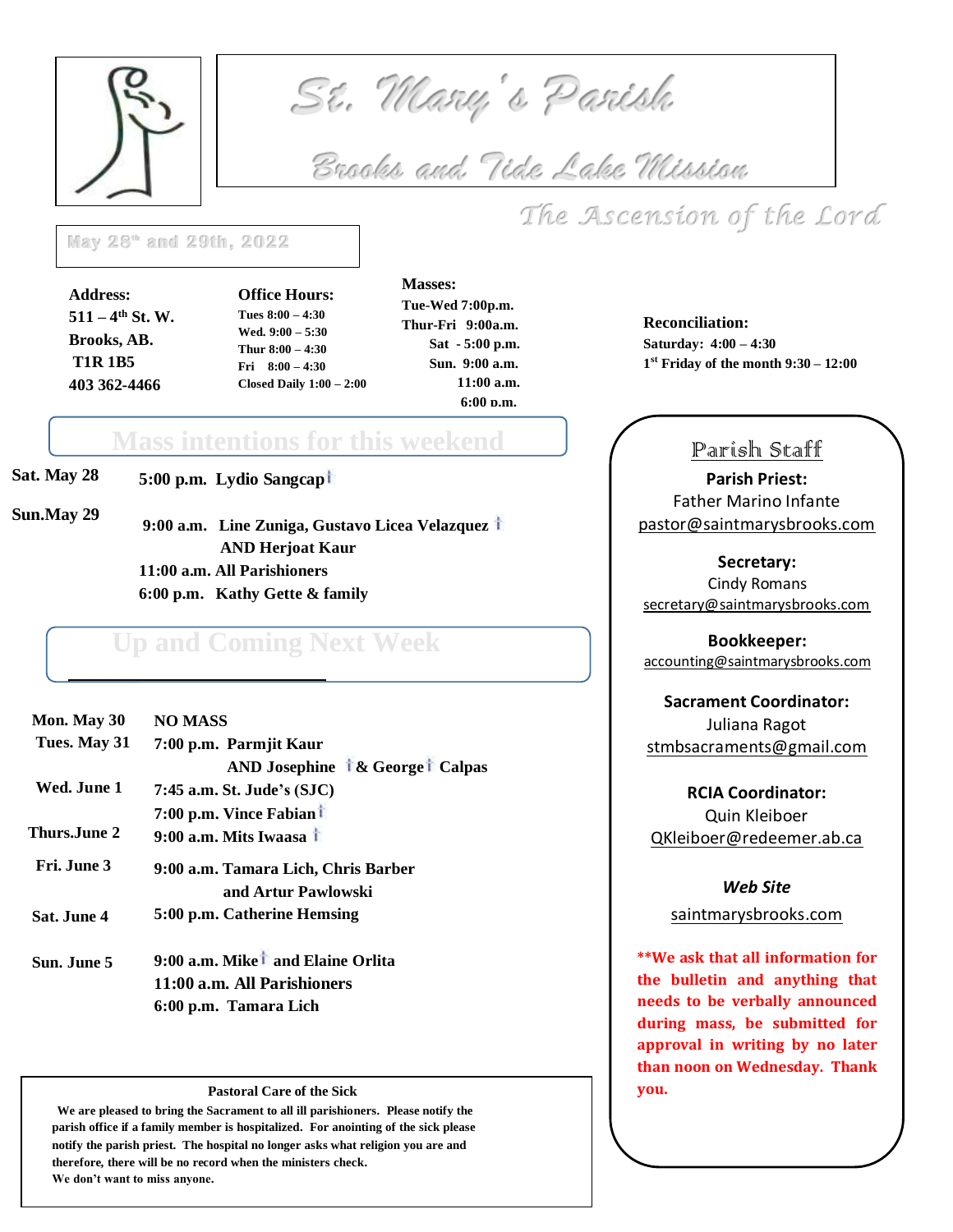#### MINISTRIES FOR

June  $4<sup>th</sup>$  and  $5<sup>th</sup>$ 

#### **Ushers:**

5:00 pm Sylvia/Cindy 9:00 am Randy/Carina 11:00 am Herve/Pauine 6:00 pm Fred/Liza

#### **Greeters:**

5:00pm Jim & Wendy 9:00am Winchester family 11:00am Wagner family 6:00pm. Liza

#### **Sacristans:**

5:00 p.m. Juliana 9:00a.m. Trena 11:00 a.m Terrie 6:00 p.m. Mary Ann

**Audio Video:** 5:00p.m. 9:00a.m. 11:00a.m.

6:00p.m.

#### **Lectors:** 5:00p.m. Linda/Karen 9:00a.m. John/Terrie 11:00a.m Chris/Bev

6:00 p.m. Leah **Eucharistic Minister** 

5:00p.m. 9:00a.m. 11:00am 6:00p.m.

## **Altar Servers**:

5:00p.m. Susanne/Be 9:00a.m. Lisa/Quin/F  $11:00a.m$  Ian/Rob/W 6:00p.m. Eya/Dean/J

#### **Music:**

5:00p.m. Michelle 9:00a.m. 11:00a.m. 6:00p.m.

Please find a replace are unable to fulfill y scheduled duties.

#### *Welcome to our Parish Family*

New Parishioners are warmly welcomed to our faith community. Please visit us at the parish office register as a new member of our parish.

#### **Sacrament of Marriage**

Arrangements should be made **at least six months** in advance by calling for an appointment with the Parish Priest. The six months' notice is required to ensure the proper paperwork can be finalized and guaranteed. There will be no exceptions. A marriage preparation course is **mandatory** in our Diocese.

#### **Sacrament of Baptism**

Parents must be registering for baptism. Baptism preparation class is mandatory and must be completed prior to booking a date for baptism. To book a date for baptism **you must give two months notice**.

| n                                            | <b>Catholic Schools</b><br><b>Holy Family Academy</b><br>403-362-8001<br><b>Christ the King</b><br>403-362-4767<br><b>St Joseph's Collegiate</b><br>403-362-5989<br><b>St. Luke's Outreach</b><br>403-362-5030                                                                         | <b>Prayer Shawls</b><br>Please call Christine at<br>403-362-4796<br><b>OR</b><br>Sylvia at<br>403-362-3849<br>For prayer shawl<br>requests                                                      | <b>Pre-Authorized Giving</b><br>If you wish to sign up<br>for the Pre-Authorized<br>Giving Plan, please fill<br>out a form and submit it<br>at the parish office.<br>Forms are available by<br>the office. |
|----------------------------------------------|----------------------------------------------------------------------------------------------------------------------------------------------------------------------------------------------------------------------------------------------------------------------------------------|-------------------------------------------------------------------------------------------------------------------------------------------------------------------------------------------------|------------------------------------------------------------------------------------------------------------------------------------------------------------------------------------------------------------|
| rs:<br>eth/Jessica                           | <b>St. Mary's Prayer</b><br><b>Chain</b><br>If you would like to<br>have someone<br>added to the prayer<br>chain for intentions<br>or special requests,<br>please call the<br>parish office with<br>the first name,<br>intention, and how<br>long you would like<br>them on the prayer | <b>Magazines</b><br>The magazines, in the magazine rack in the front<br>foyer are for sale.<br>Please check the price list above the rack and pay<br>for anything you would like at the office. |                                                                                                                                                                                                            |
| Felicity<br>'illiam<br>arene<br>ement if you |                                                                                                                                                                                                                                                                                        | <b>WE STILL NEED</b><br><b>VOLUNTEERS</b><br>If you wish to sign up for a<br>ministry, please call the<br>office at 403-362-4466.                                                               |                                                                                                                                                                                                            |
| your                                         | chain.                                                                                                                                                                                                                                                                                 |                                                                                                                                                                                                 |                                                                                                                                                                                                            |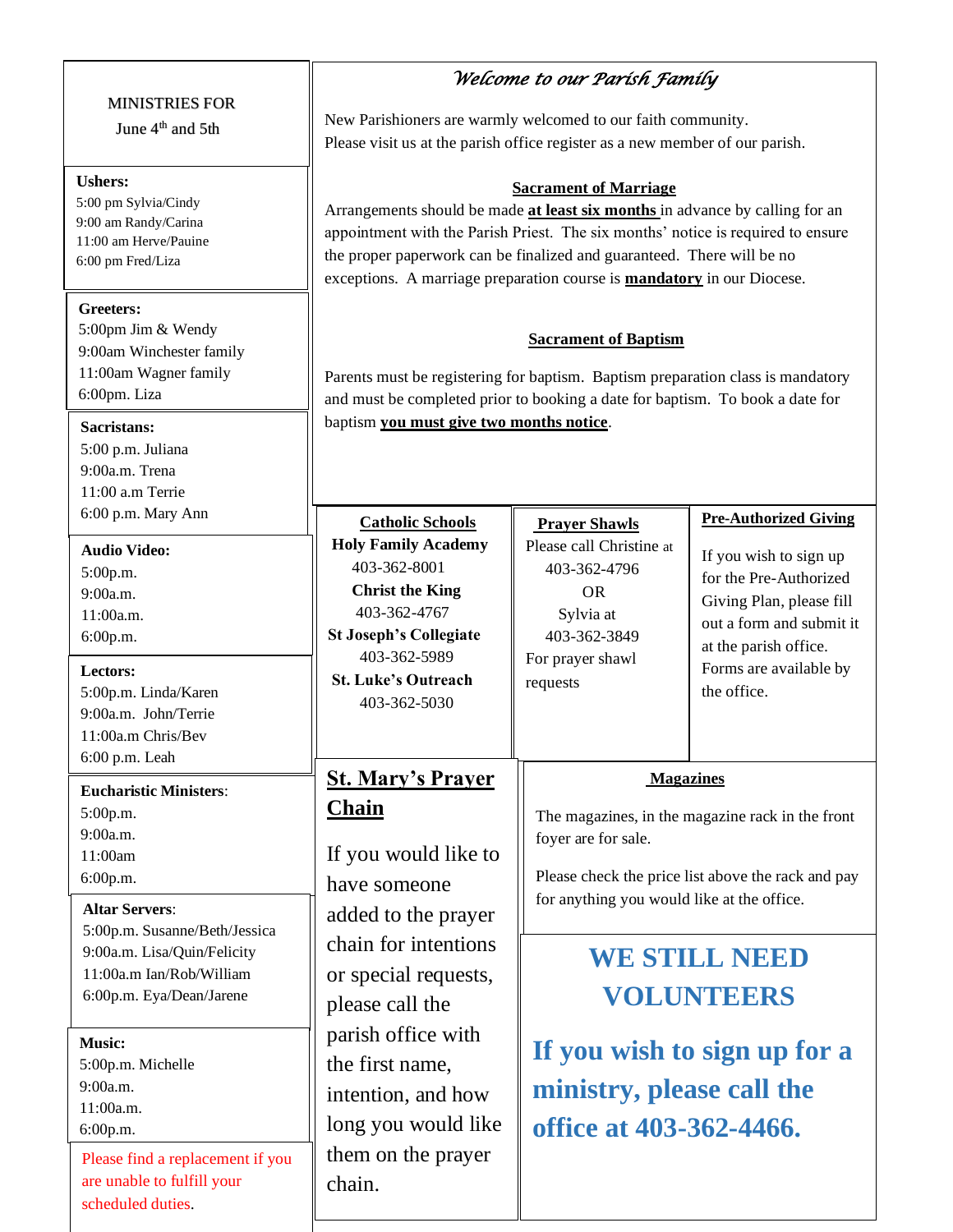# SACRAMENTS

Please pray for our parishioners who have celebrated or will celebrate the sacraments of Baptism, First Eucharist, First Reconciliation and Confirmation. \_\_\_\_\_\_\_\_\_\_\_\_\_\_\_\_\_\_\_\_\_\_\_\_\_\_\_\_\_\_



Any questions concerning sacraments please call the office 403 362-4466.



Tentatively, **Confirmation** is scheduled for **June 10th**, 2022 at **7:00 p.m.** with Bishop McGrattan.

Watch this spot for any updates.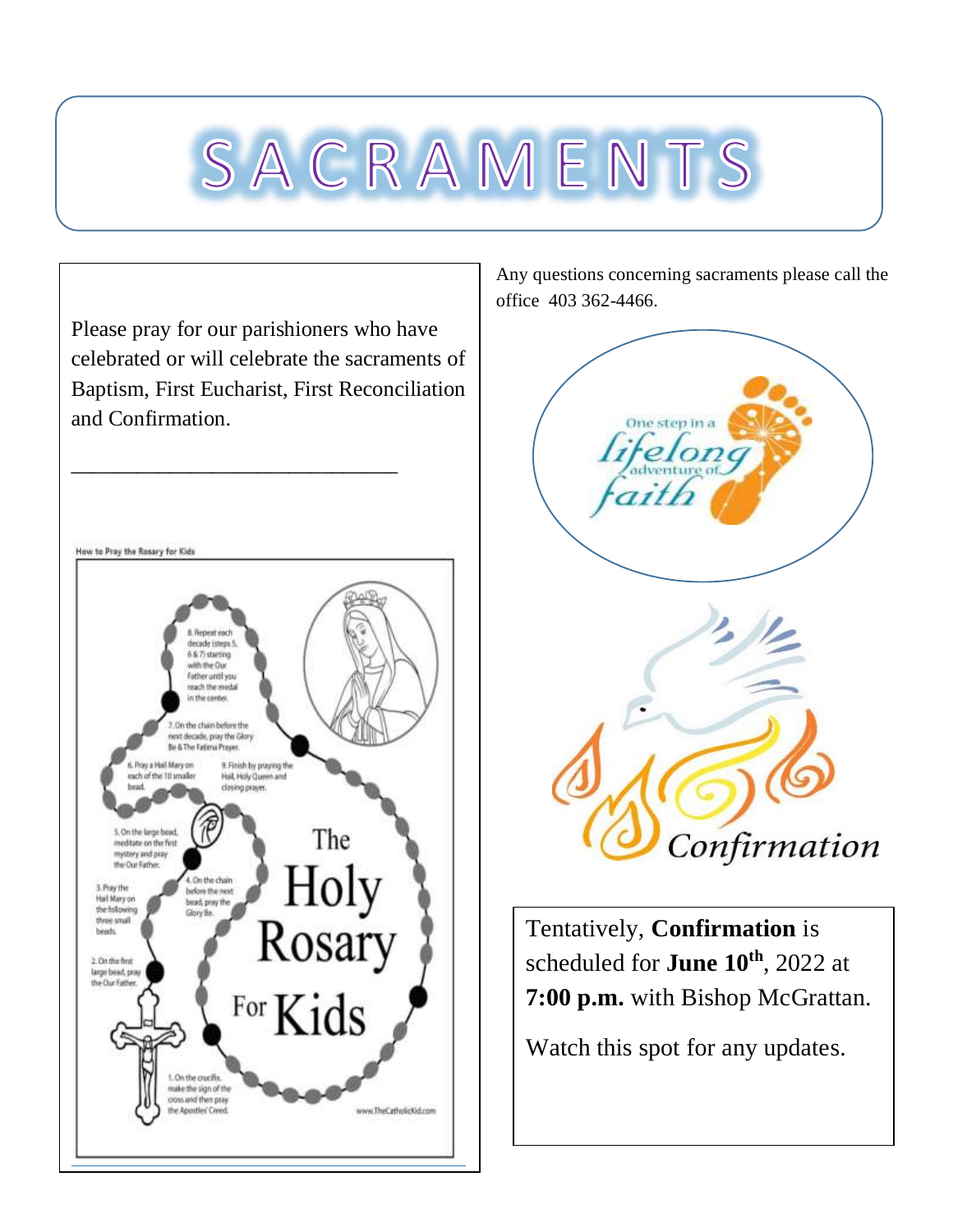

# *P***rayer** *G***roup**

**Please consider coming to Mother Mary's Prayer Group on Tuesdays at 5:30 p.m. This group focuses on fellowship, praying prayers of thanksgiving, supplication, and praise.**

**We pray for our parish, people on the prayer chain, world situations, and others in our community.**

**We also study scripture and listen to hymns of inspiration.**

**We strive to learn more about the Holy Rosary, Mass, Fasting, Reconciliation, and daily Bible readings.**

**Please join us, all are welcome.**



**Friday June 3rd 9:30 a.m. to 2:00 p.m. Wednesday June 15th, 1:00 to 6:30 p.m.**

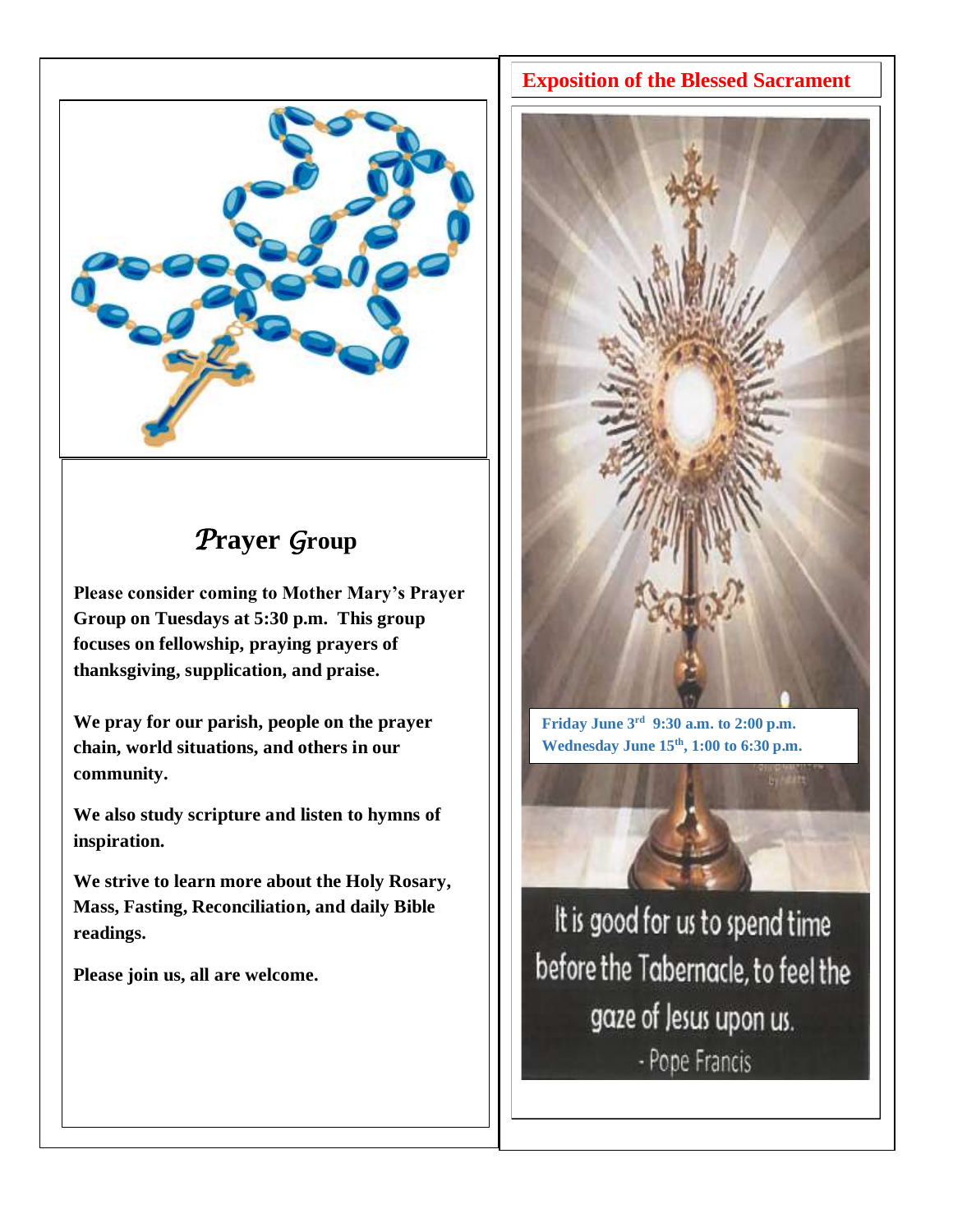AFTER MASS CELEBRATIONS **SNACKS WILL BE SERVED MAY 29TH AFTER 9AM MASS** PROVIDED BY CWL THE HALL IS BOOKED FOR JUNE **4TH SO THERE WILL BE NO SNACKS AFTER THE 5 PM MASS JUNE 4** WE WILL BE SERVING AFTER THE **9 AND 11 MASSES JUNE 5TH FOR PENTECOST SUNDAY**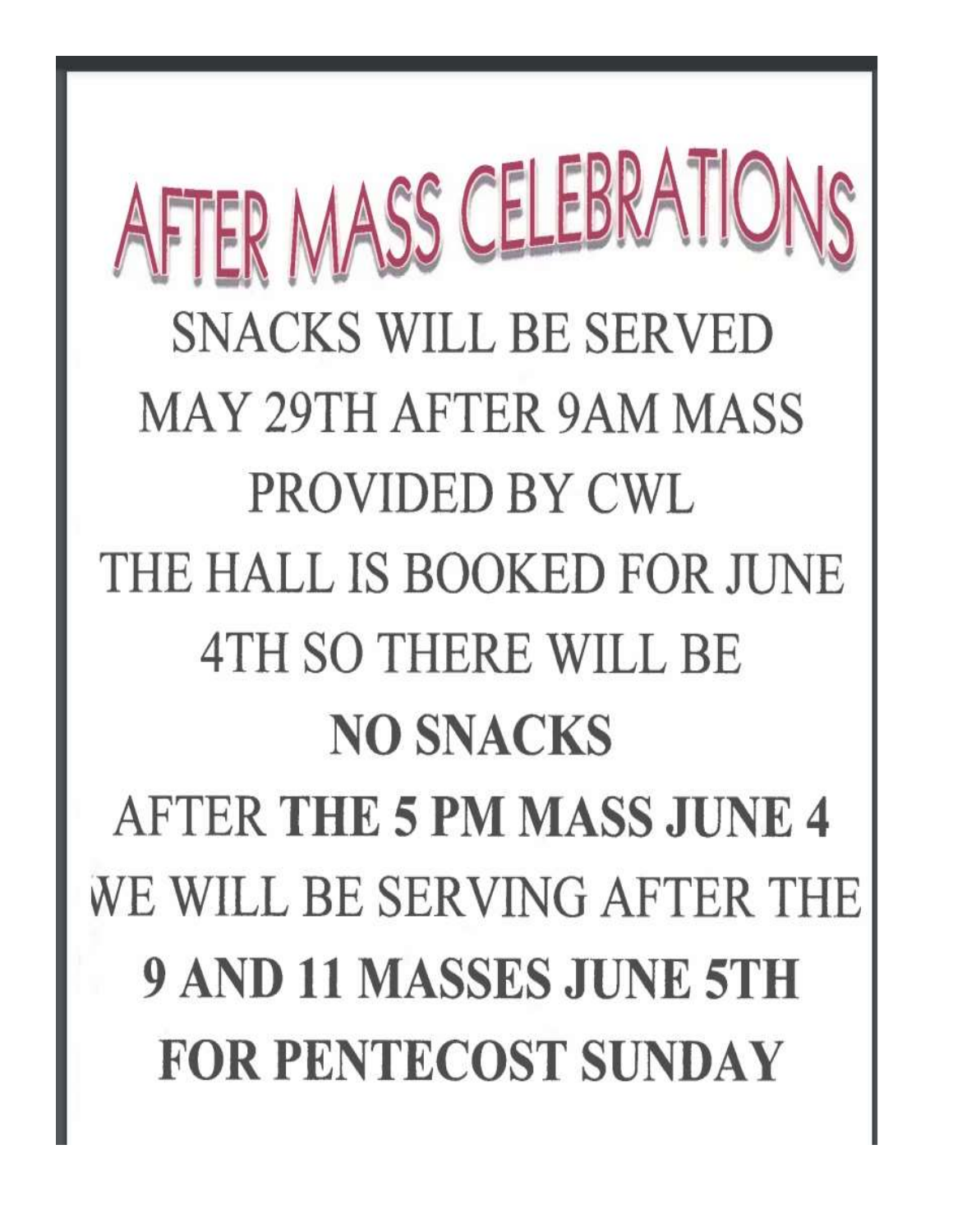YOU AS ONE WHO SERVES. LUKE 22:27 YOU ARE CORDIALLY INVITED TO JOIN Father Wincent Tuan Ha and family<br>in a thanksgiving celebration to God<br>on his 25th Comiversary of Ordination to the<br>Priesthood of Jesus Christ THE THANKSGIVING MASS WILL BE AT 11 AM ON **SUNDAY, JUNE 5TH, 2022** AT ST. VINCENT LIEM CHURCH (2412 - 48 ST SE, CALGARY, AB T2B 1M4) A LIGHT RECEPTION WILL FOLLOW AFTER MASS 2.00 50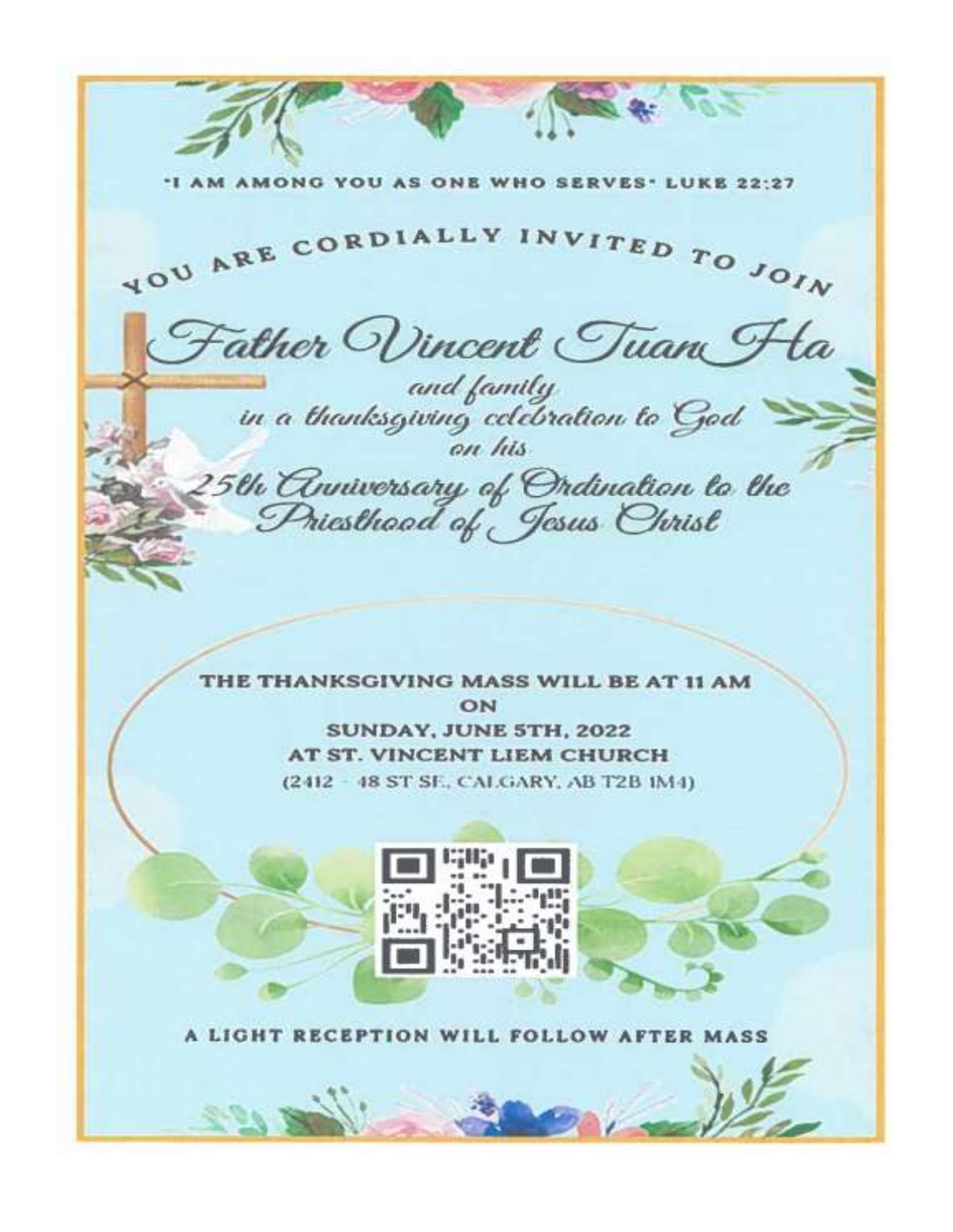



**PARISH COUNCIL IS PLANNING ON BOOKING A BUS TO ATTEND THE PASSION PLAY IN DRUMHELLAR** JULY 9 THE BUS WOULD **LEAVE BROOKS AROUND 3 AND RETURN AROUND 11 PLEASE JOIN US** 403 501 9404 RSVP BY JUNE 5th